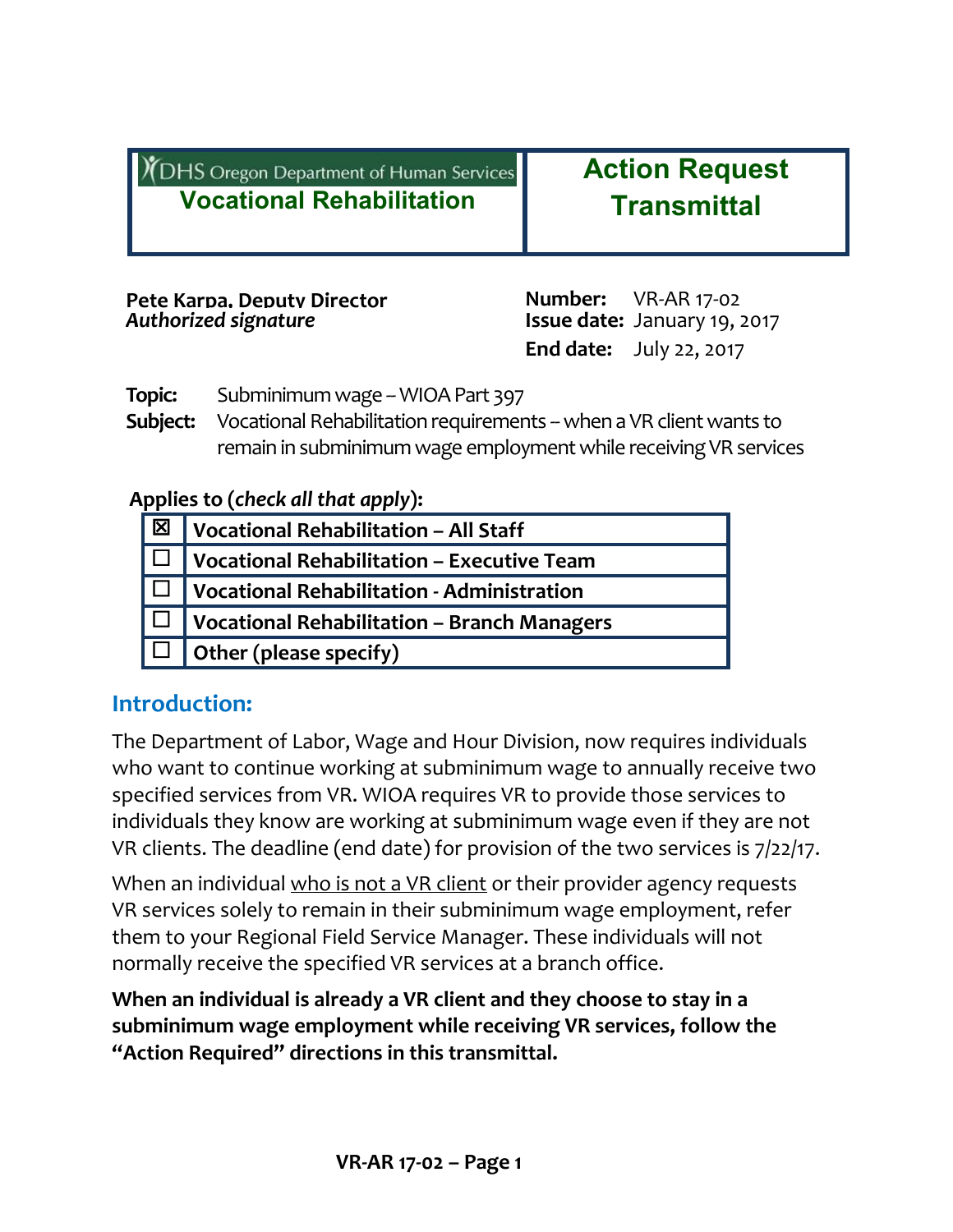The two services VR must provide in order for individuals to remain in their current subminimum wage positions are:

- Career counseling
- Information and referral

These services are customary VR services provided to participants who proceed into plan.

**When a VR client requests VR services in order to stay in subminimum wage employment, VR staff should follow the steps in "Action Required" , below.**

# **Action Required:**

VR staff must follow these procedures for those individuals of any age who want to continue working at subminimum wage employment and are also a VR client:

- 1. Request verification that the individual is currently working at subminimum wage employment. This verification could come from the entity who holds the subminimum wage section  $14(c)$  certificate, the individual's case manager, or from VR Administrative staff. You might receive documentation or just emailed or verbal verification.
- 2. Complete the form that documents receipt of Career Counseling and information and Referral with the individual (the name of the form is "*Career Counseling, Information and Referral Documentation*").

Follow the directions about how to complete the documentation of receipt of services (accompanying this transmittal).

- 3. VR staff and individual and guardian (if any) sign and date the form.
- 4. Scan the form and email it to **Ann. Balzell@state.or.us**. Give the original to the individual, with a CAP brochure. Direct them to take the form to the 14(c) employer and email the form to the 14(c) employer if email is available (make sure they are listed on a release of information signed by the individual).
- 5. Document provision of this service in ORCA and attach the scanned "*Career Counseling, Information and Referral documentation*" form.